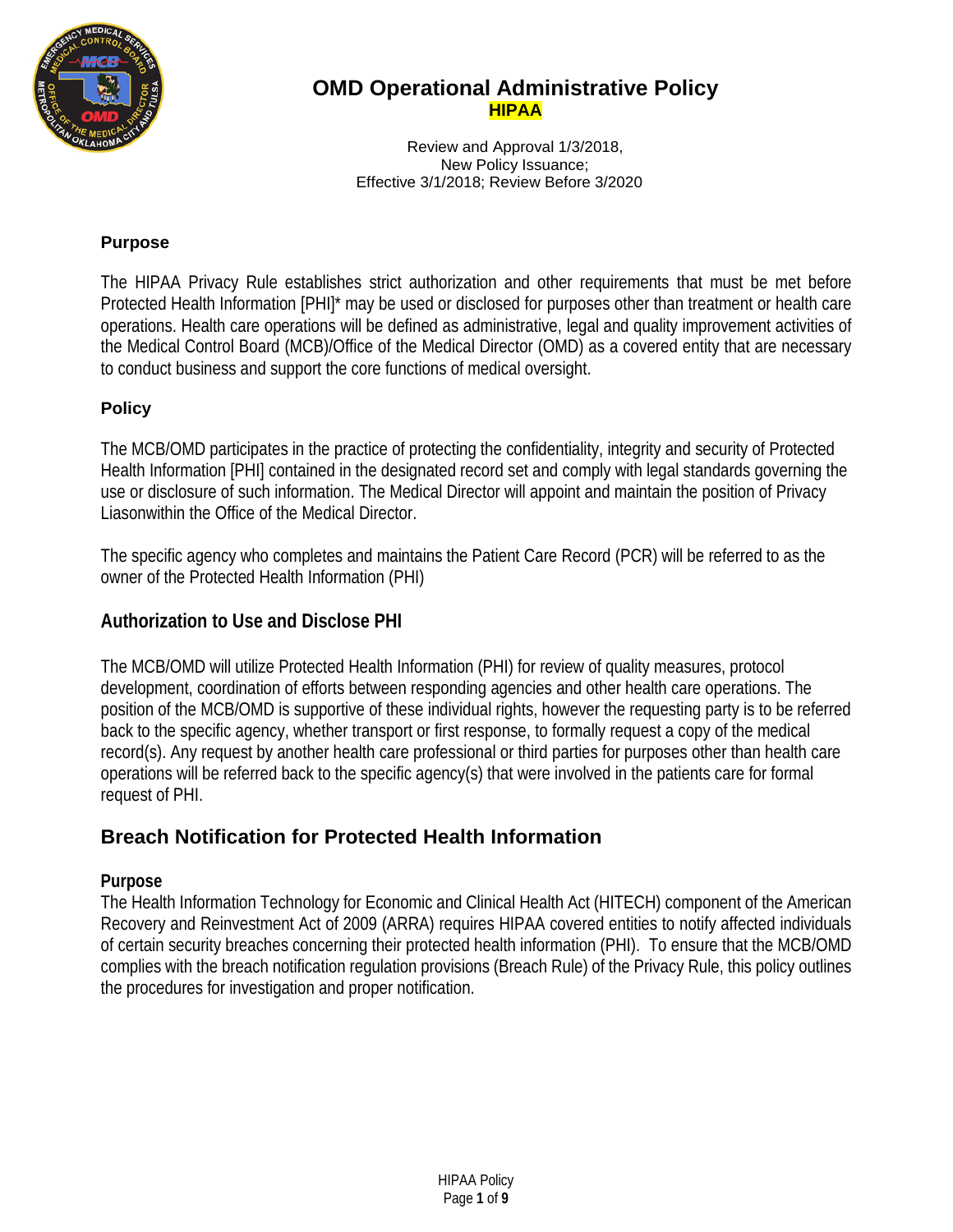

Review and Approval 1/3/2018, New Policy Issuance; Effective 3/1/2018; Review Before 3/2020

### **Policy**

In the case of a breach of Protected Health Information, the MCB/OMD will notify the specific agency who owns the PHI.

As a covered entity, the MCB/OMD must work to timely and accurately report any breach of unsecured PHI according to ARRA to the agency who owns the PHI. They will continue to work closely with the agency to investigate the breach and all other Federal and State regulations and interpretive guidelines promulgated thereunder. Documentation related to the breach (e.g., notification letters) will be maintained for a minimum of six (6) years.

### **Definitions**

The following definitions apply to all patient privacy and security policies and procedures.

- **1. Breach**  Unauthorized acquisition, access, use, or disclosure of unsecured, unencrypted PHI which compromises the security or privacy of such information and poses a significant risk of financial, reputational, or other harm to the individual. To determine if a breach has occurred, a risk assessment must be performed to determine if the security or privacy of the PHI has been compromised. Limited Data Sets (except those that exclude patient zip code and date of birth) are subject to the breach notification reporting requirements. The term 'breach' does not include:
	- a. Any unintentional acquisition, access, or use of PHI by a workforce member or individual acting under the authority of a covered entity or business associate if:
		- i. Such acquisition, access, or use was made in good faith and within the course and scope of authority; and
		- ii. Such information is not further used or disclosed in a manner not permitted;
	- b. Any inadvertent disclosure by a person who is authorized to access PHI of the covered entity or business associate, or organized health care arrangement in which the covered entity participates; and any such information received as a result of such disclosure is not further used or disclosed in a manner not permitted; or
	- c. A disclosure of PHI where a covered entity or business associate has a good faith belief that an unauthorized person to whom the disclosure was made would not reasonably have been able to retain such information.
- **2. Protected Health Information (PHI)** Any oral, written or electronic individually-identifiable health information collected or stored. Individually-identifiable health information includes demographic information and any information that relates to past, present or future physical or mental condition of an individual.
- **3. Unsecured PHI** PHI that is not encrypted and rendered unusable, unreadable, or indecipherable to unauthorized individuals through the use of a technology or methodology specified by the Secretary of the Department of Health and Human Services (HHS).

**Additional Definitions** – Refer to the HIPAA Privacy Standards, 45 CFR Parts 160.101 and 164.501,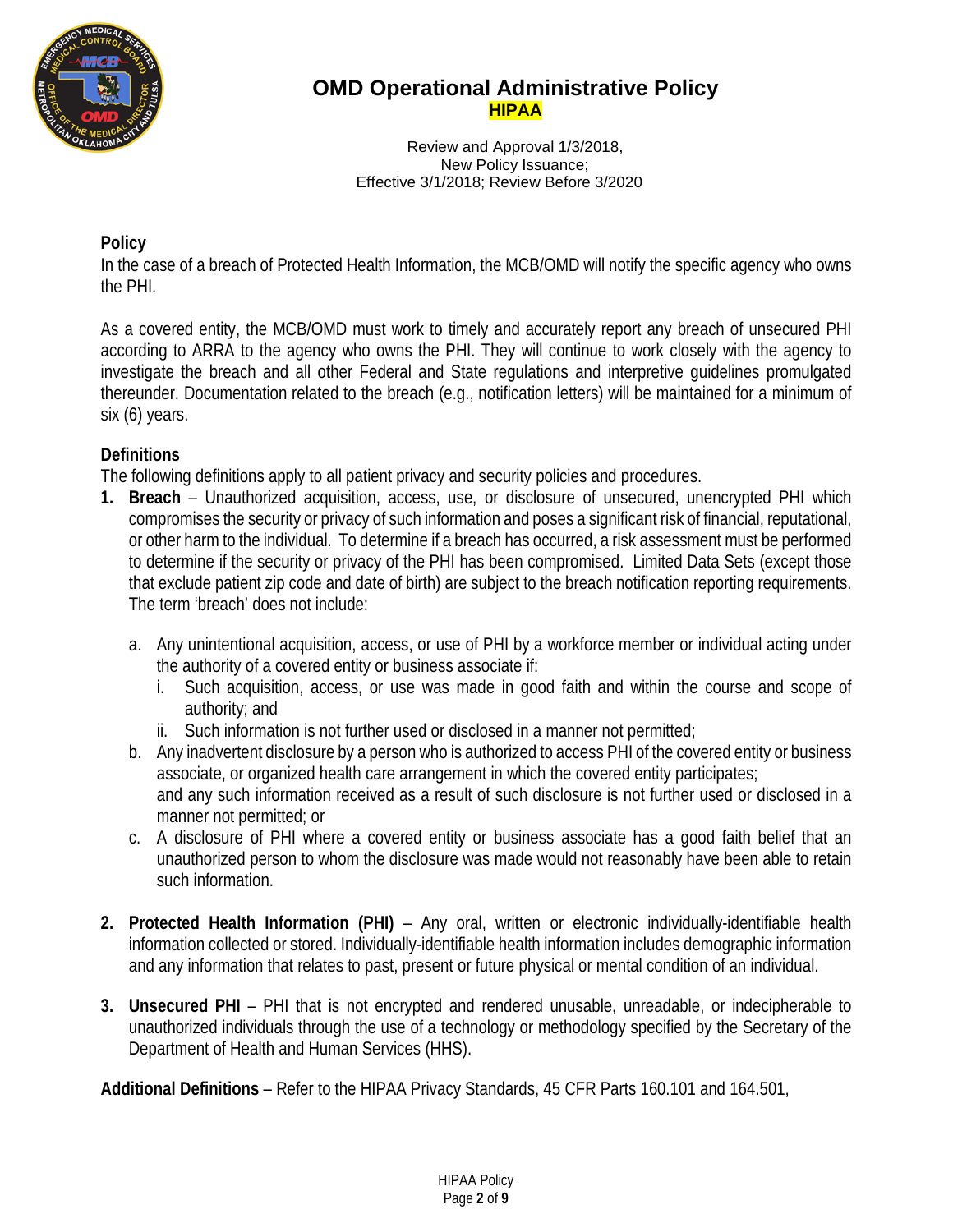

Review and Approval 1/3/2018, New Policy Issuance; Effective 3/1/2018; Review Before 3/2020

## **Patient Privacy Compliance**

### **Purpose**

The MCB/OMD, through its Privacy Liason, will work with the specific agency(s) who owns the PHI, in order to investigate and resolve complaints that an individual's privacy rights under HIPAA and/or the MCB/OMD's privacy policies and procedures have been violated.

### **Procedure**

- 1. Any complaint about handling of PHI is to be made in writing on the Patient Privacy Complaint Form to the Privacy Liason.
- 2. Upon receiving a complaint, the Privacy Liason will:
	- a. Document on a Privacy Complaint Investigation Form the patient's run number and/or PCR ID, if applicable, and the date complaint was received and forward the complaint to the specific agency who owns the PHI
	- b. Inform the Medical Director, Chair of the Medical Control Board and the compliance officer for the agency who owns the PHI of the complaint, the investigation and the proposed resolution.
	- c. Document the resolution of the complaint on the Privacy Complaint Investigation Form and notify the Medical Director, Chair of the Medical Control Board and the compliance officer for the agency who owns the PHI of the final resolution.
	- d. Provide a summary of the resolution of the complaint to the individual making the complaint.
	- e. Document on the Privacy Complaint Investigation Form the communication with the individual making the complaint.
	- f. Sign/ date the Privacy Complaint Investigation Form.The form is to be retained for six years.

# **Creation of De-Identified Information**

## **Purpose**

The MCB/OMD is committed to ensuring the privacy and security of Protected Health Information (PHI)\*. Federal law allows certain health care organizations to create de-identified information—that is, information that has been stripped of any elements that may identify the patient, such as name, birth date, or social security number. The MCB/OMD will, from time to time, use de-identified date for various purposes such as utilization review, clinical performance review/analysis, or for research. In doing so, we will ensure that the appropriate administrative and technical processes are in place to properly de-identify PHI, as well as to secure any methods of re-identification, as required under 45 CFR §164.514(a) and other applicable federal, state, and/or local laws and regulations.

## **Policy**

1. MCB/OMD through consultation with the specific agency who owns the PHI may create de identified information for the purposes of research.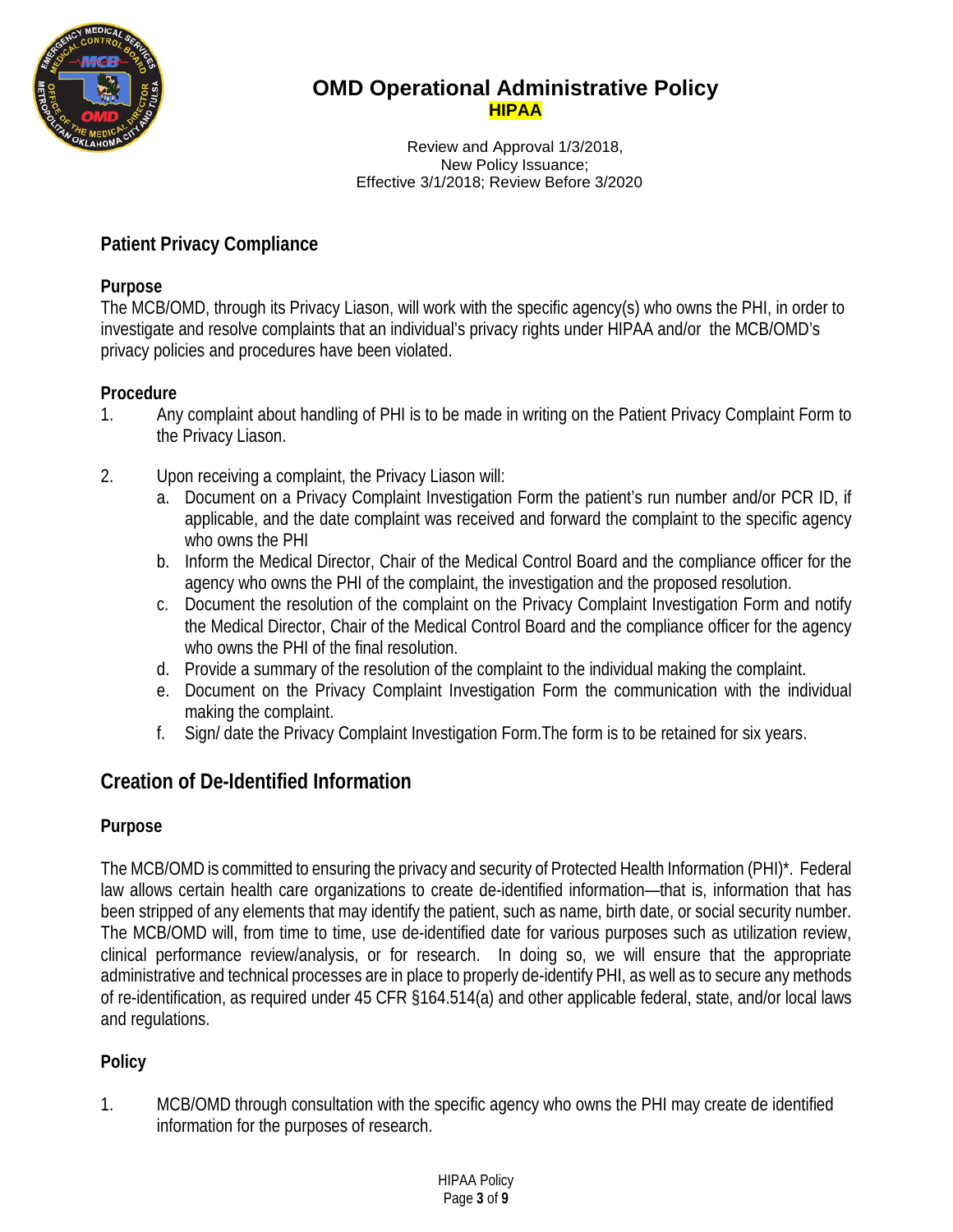

Review and Approval 1/3/2018, New Policy Issuance; Effective 3/1/2018; Review Before 3/2020

- 2. De-identification of information will be performed only under the close supervision of the Privacy Liason or his designee, who shall have appropriate knowledge of and experience with generally accepted statistical and scientific principles and methods for rendering information not individually identifiable.
- 3. De-identified information will not be disclosed if the MCB/OMD employee creating or disclosing the information have actual knowledge that the information could be used alone or in combination with other information to identify an individual who is a subject of the information.

### **Procedures**

- 1. When it is unclear the Privacy Liason or his designee will consult the specific agency who owns the PHI to determine when specific PHI should be de-identified.
- 2. The following individually identifying elements will be removed or otherwise concealed from PHI in order to create de-identified information:
	- (a) names;
	- (b) all elements of dates (except year) directly related to an individual, including:
		- birth date
		- transport date
		- date of death
		- all elements of dates (including year) indicative of age 89, except that such ages and elements may be aggregated into a single category of age 90 or older
	- (c) telephone numbers;
	- (d) fax numbers;
	- (e) electronic mail addresses;
	- (f) social security numbers;
	- (g) medical record numbers;
	- (h) account numbers;
	- (i) device identifiers and serial numbers;
	- (j) web Universal Resource Locators (URLs);
	- (k) Internet Protocol (IP) address numbers;
	- (l) biometric identifiers, including finger and voice prints;
	- (m) full face photographic images and any comparable images;
	- (n) all geographic subdivisions smaller than a state, including
		- street address
		- city
		- county
		- precinct
		- zip code, and their equivalent geocodes; and
	- (o) any other unique identifying number, characteristic, or code.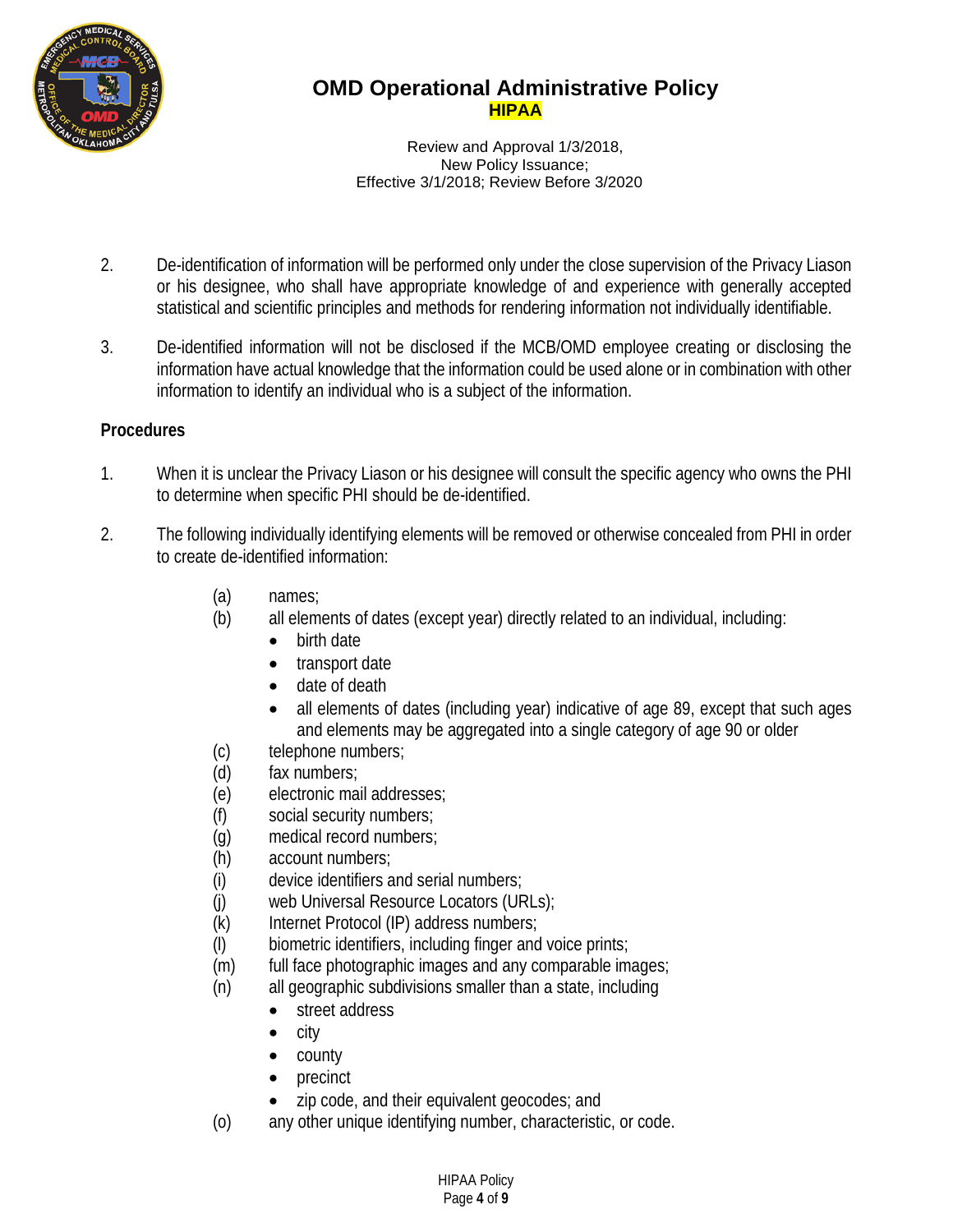

Review and Approval 1/3/2018, New Policy Issuance; Effective 3/1/2018; Review Before 3/2020

- (p) the initial three digits of a zip code may be used if, according to the current publicly available data from the Bureau of the Census: (1) The geographic unit formed by combining all zip codes with the same three initial digits contains more than 20,000 people; and (2) The initial three digits of a zip code for all such geographic units containing 20,000 or fewer people is changed to 000).
- 3. If the PHI is to be used for purposes other than Health Care Operations and will include any of the listed identifiers it will only be disclosed when the Privacy Liason or his designee has consulted with the specific agency who owns the PHI. It must be determined that the risk for information to be used, alone or in combination with other reasonably available information, by an anticipated recipient to identify an individual who is the subject of the information must be very small.
- 4. Knowledge of a violation or potential violation of this policy must be reported directly to the Privacy Officer.

# **Discipline/Sanctions of Employees, Agents, and Contractors Violating HIPAA Policies**

## **Purpose**

To establish the process for disciplining or sanctioning employees or agents who fail to comply with the MCB/OMD's privacy policies and procedures.

## **Policy**

- 1. The MCB/OMD will appropriately discipline its employees who fail to comply with the policies and procedures governing HIPAA compliance.
- 2. The type of discipline applied shall vary depending on the severity of the violation; whether the violation was intentional or unintentional; whether the violation indicates a pattern or practice of improper access, use or disclosure of Protected Health Information [PHI]\*; whether the violation was for personal gain or advantage; and other factors. Discipline imposed is within the discretion of the MCB/OMD, and is to be reviewed on a case by case basis.
- 3. Employees, agents and other contractors should be aware that violations of a severe nature may result in notification of law enforcement officials and regulatory, accreditation and licensing organizations. Under HIPAA, penalties for misuse or misappropriation of PHI include both civil monetary penalties and criminal penalties. Civil penalties range from \$100 for each violation to a maximum of \$25,000 per year for the same violations. Criminal penalties vary from \$50,000 and/or 1 year imprisonment to \$250,000 and/or 10 years imprisonment.
- 4. Not withstanding the policies and procedures contained herein, employees may exercise their right to:
	- a. File a complaint with HHS.
	- b. Testify, assist or participate in an investigation, compliance review, proceeding or hearing under Part C of Title XI.
	- c. Oppose any act made unlawful by the HIPAA Privacy Rule provided the individual or person has a good faith belief that the act opposed is unlawful, and the manner of the opposition is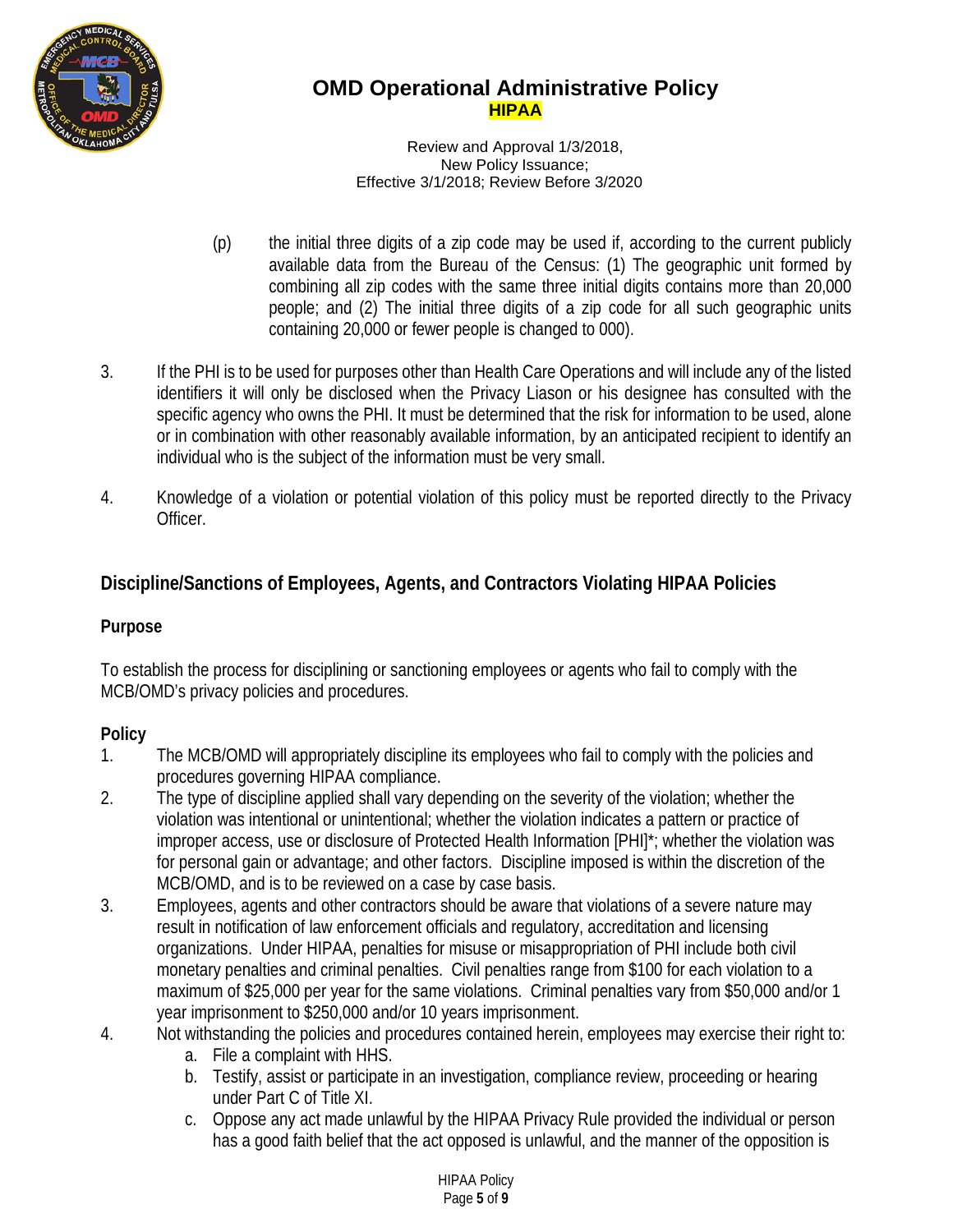

Review and Approval 1/3/2018, New Policy Issuance; Effective 3/1/2018; Review Before 3/2020

reasonable and does not involve a disclosure of protected health information in violation of the HIPAA Privacy Rule.

- d. Disclose PHI as a whistleblower to a health oversight agency, public health authority, or an attorney retained by the individual for purposes of determining the individual's legal options with regard to the whistleblower activity.
- e. Report a crime committed against an employee. An employee who is a victim of a crime may disclose PHI to a law enforcement official, provided that the PHI is about a suspected perpetrator of the criminal act, and is limited to only the information necessary to report the crime.

### **Procedure**

- 1. The following disciplinary actions are a guide to be considered and may be applied for failure to comply with MCB/OMD's HIPAA policies or procedures or with the requirements of HIPAA regulations:
	- a. First offense of non-compliance:
		- i. Unintentional violation verbal warning
		- ii. Intentional violation written counseling
	- b. Second offense of non-compliance:
		- i. Unintentional violation Written counseling
		- ii. Intentional violation Termination
	- c. Third offense of non-compliance:
		- i. Unintentional violation Further disciplinary actions up to and including termination as determined by the Chair of the MCB, the Medical Director, and the Privacy Liason.
	- d. A violation stays on an employee's record for six years. The number of violations on an employee's record at the time of another violation determines the level of discipline to be imposed. For example: An employee had two unintentional violations in October, 2017 and received a written counseling after the 2nd occurrence. In November, 2018, the employee has another unintentional violation. At that time, with the earlier two violations off of the employee's record, the employee would be given a verbal warning.
- 2. The Chair of the MCB, the Medical Director, and the Privacy Liason collectively are responsible for determining the severity of the violation and whether such violation merits immediate termination regardless of whether unintentional or intentional.
- 3. All disciplinary actions against employees will be documented and retained for a period of at least six years from the date discipline was imposed.
- 4. Agreements or contracts with agents and other non-employee representatives may be terminated for failure to comply with the policies and procedures of the MCB/OMD. In addition, notice of violations may be given to law enforcement and appropriate licensure or regulatory agencies.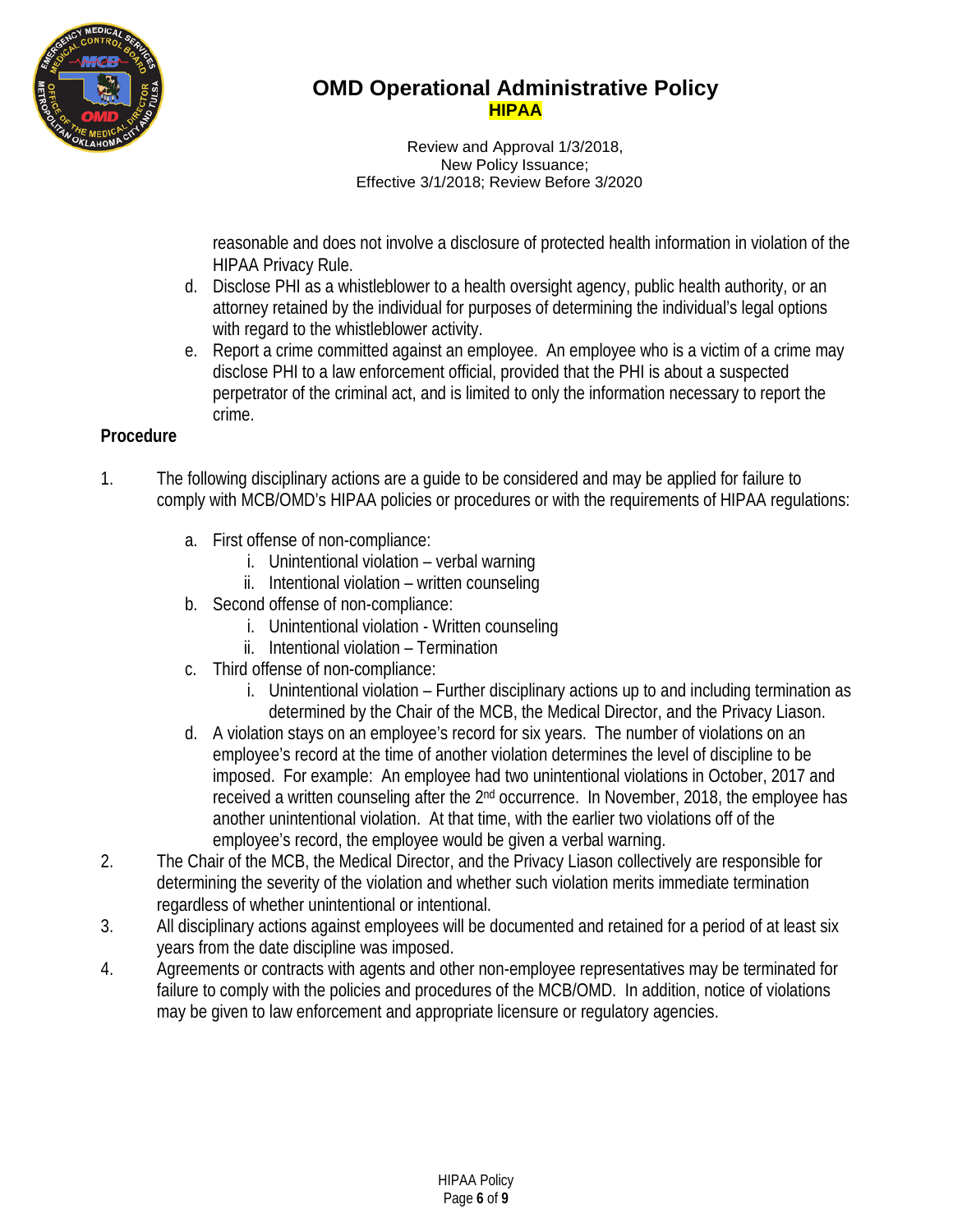

Review and Approval 1/3/2018, New Policy Issuance; Effective 3/1/2018; Review Before 3/2020

# **Disclosing Protected Health Information For Research Purposes**

### **Purpose**

The MCB/OMD may use or disclose protected Patient Health Information (PHI)\* for research. The MCB/OMD is committed to ensuring the privacy and security of PHI. To support this commitment, the MCB/OMD will ensure any use or disclosure of PHI for research purposes is in compliance with applicable laws and regulations.

### **Policy**

The MCB/OMD may use or disclose PHI for research purposes, regardless of the source of funding for the research, except as otherwise stated in this policy.The specific agency who owns the PHI shall be provided a list of the patient care records that will be reviewed in the course of research. It is anticipated that appropriate access to the PHI will be provided by the agency once appropriate documentation is provided by the MCB/OMD.

### **Procedure**

- 1. Documentation will be obtained indicating that an alteration to or waiver, in whole or in part, of the individual authorization required for use or disclosure of PHI has been approved by the Institutional Review Board (IRB).
- 2. Documentation of approval of an alteration or waiver must include the following information:
	- (a) a statement identifying the IRB and the date on which the alteration or waiver of authorization was approved.
	- (b) a brief description of the PHI for which use or access has been determined to be necessary by the IRB.
	- (d) a statement that the IRB has determined that the alteration or wavier of authorization, in whole or in part, is permissible based on all of the following which must be documented in the minutes of the IRB:
		- 1) the use or disclosure of PHI involves no more than minimal risk to the individuals because:
			- there is an adequate plan to protect the identifiers from improper use and disclosure;
			- there is an adequate plan to destroy the identifiers at the earliest opportunity consistent with conduct of the research, unless there is a health or research justification for retaining the identifiers, or such retention is otherwise required by law; and
			- there are adequate written assurances that the PHI will not be re-used or disclosed to any other person or entity, except as required by law, for authorized oversight of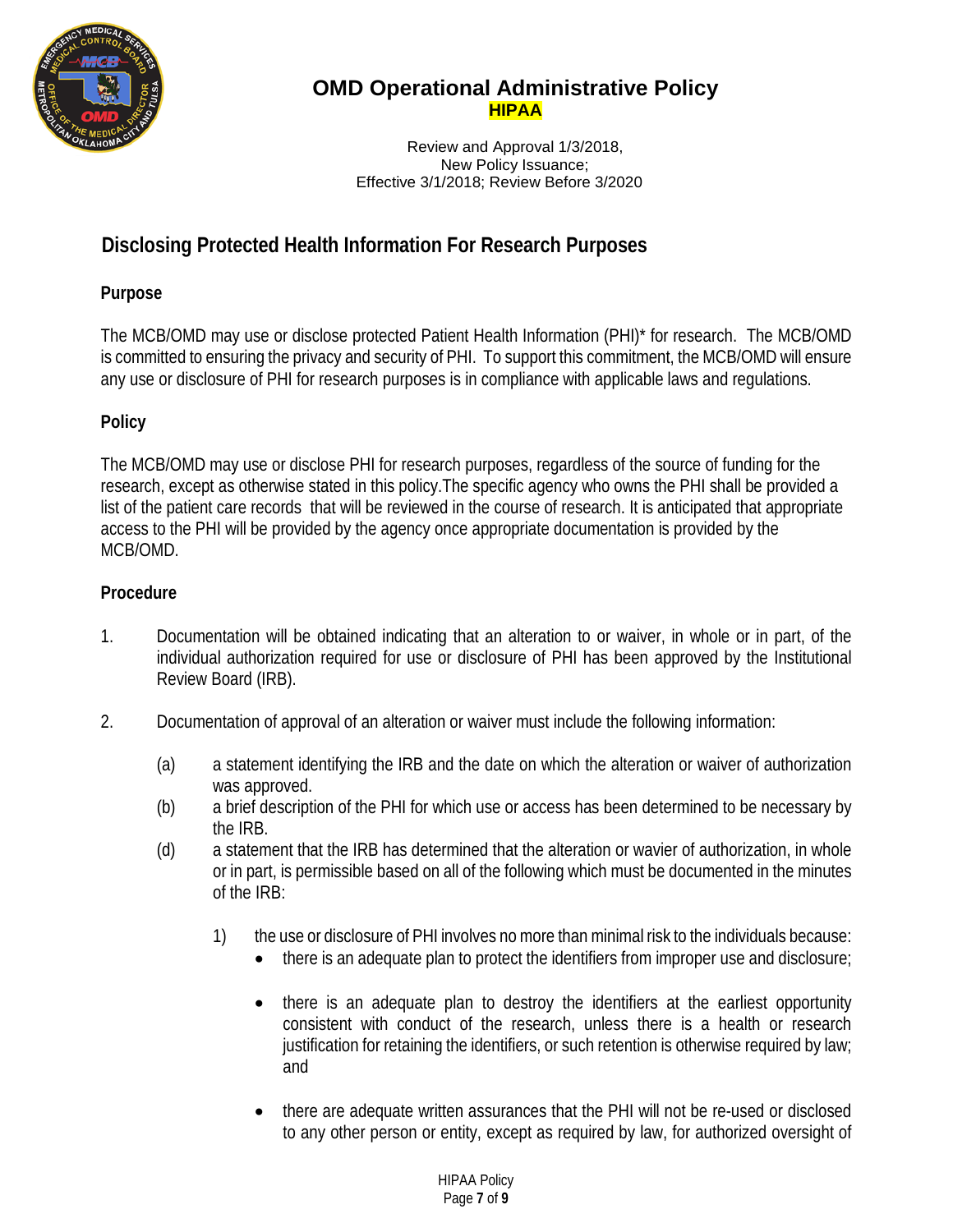

Review and Approval 1/3/2018, New Policy Issuance; Effective 3/1/2018; Review Before 3/2020

the research project, or for other research for which the use or disclosure of PHI would be permitted by this subpart.

- 2) The alteration or wavier will not adversely affect the privacy rights and the welfare of the individuals;
- 3) The research could not practicably be conducted without the alteration or waiver;
- 4) The research could not practicably be conducted without access to and use of the PHI; and
- 5) The privacy risks to individuals whose PHI is to be used or disclosed are reasonable in relation to the anticipated benefits if any to the individuals and the importance of the knowledge that may reasonably be expected to result from the research.
- 3. Documentation of the alteration or waiver of authorization must be signed by the chair or other member, as designated by the chair, of the IRB.